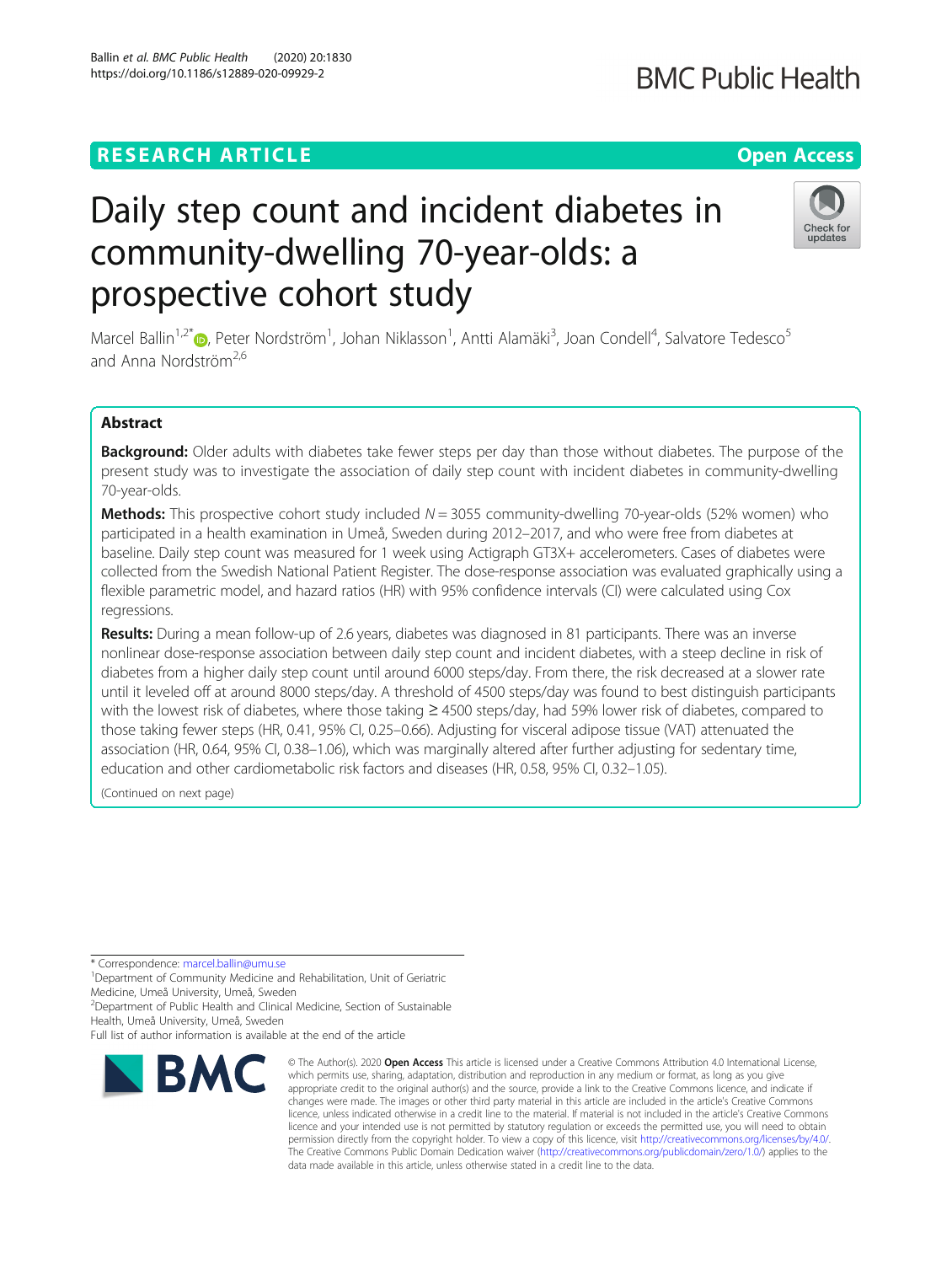## (Continued from previous page)

Conclusions: A higher daily step count is associated with lower risk of incident diabetes in community-dwelling 70year-olds. The greatest benefits occur at the lower end of the activity range, and much earlier than 10,000 steps/day. With the limitation of being an observational study, these findings suggest that promoting even a modest increase in daily step count may help to reduce the risk of diabetes in older adults. Because VAT appears to partly mediate the association, lifestyle interventions targeting diabetes should apart from promoting physical activity also aim to prevent and reduce central obesity.

Keywords: Physical activity, Walking, Accelerometry, Metabolic syndrome, Non-communicable disease, Visceral adipose tissue, Obesity

# Background

Diabetes increases the risk of retinopathy, nephropathy, physical disability, and cardiovascular disease (CVD), as well as disease-specific and all-cause mortality [[1](#page-8-0)–[4](#page-8-0)]. In addition, diabetes poses a significant economic burden to care systems [\[5](#page-8-0)]. Today, the prevalence of diabetes is estimated to exceed 460 million people, [[6](#page-8-0), [7\]](#page-8-0), and despite some improvements in diabetes-related complications, a considerable burden persists [\[8](#page-8-0)]. Meanwhile, the projected rise in diabetes prevalence by 25% until 2030 and 51% by 2045 is largely attributed to rapid population ageing [[7,](#page-8-0) [9](#page-8-0)]. Thus, effective and sustainable strategies for preventing diabetes among older people should be a priority.

Older people experience increased risk of diabetes due to complex interactions between genetics, lifestyle and biological ageing [[10](#page-8-0)]. The ageing process has a negative effect on β-cell function and leads to increased visceral adipose tissue (VAT) and loss of muscle mass, which together with a decline in physical activity (PA) promotes inflammation and insulin resistance [\[10](#page-8-0), [11](#page-8-0)]. Lifestyle interventions, focusing on diet and PA, are key components in the management and prevention of diabetes [[12,](#page-8-0) [13\]](#page-8-0), and its effectiveness among middle-aged individuals has been shown in randomized trials [[14](#page-8-0), [15](#page-8-0)]. However, research on older people is needed [\[16\]](#page-9-0) in order to develop appropriate and effective strategies which could help healthcare systems to successfully meet the challenges that will follow the unprecedented ageing of the world's population.

Walking is the fundamental unit of locomotion and the most readily accessible type of PA and exercise, with a high preference among older people [\[17\]](#page-9-0). Self-reported walking has previously been associated with lower risk of incident diabetes [\[18](#page-9-0)]. However, the use of wearable devices which can objectively track daily step count is increasing [[19\]](#page-9-0), also in older adults [\[20](#page-9-0)]. This trend, together with the fact that daily step count is an intuitive metric of PA and something that the general older individual can easily comprehend, implies that findings from such research may have high public health relevance and translational potential. This could further support the development of recommendations and policies [[21\]](#page-9-0). In a recent cross-sectional study, it was found that 70-yearolds with prevalent diabetes take significantly fewer daily steps than those free from diabetes [\[22](#page-9-0)]. Against this background, the aim of the present study was to investigate the association of daily step count with incident diabetes in a large cohort of community-dwelling 70-yearold men and women.

# Methods

#### Study design and population

This prospective cohort study was based on the Healthy Ageing Initiative study (HAI), initiated in May 2012 in Umeå, a municipality in Northern Sweden with 128,901 inhabitants in 2019. HAI is an ongoing primary prevention study conducted at a single clinic with the aim of identifying traditional and potentially new risk factors for CVD, falls, and fractures among 70-year-olds in Umeå. The eligibility criteria are residence in Umeå municipality and an age of exactly 70. There are no exclusion criteria, and population registers are used for recruitment. From the total number of 70-year-olds living in Umeå, around 70% have chosen to participate in the study since it was initiated in May 2012 [[23](#page-9-0)]. For the present analysis, all HAI participants during May 2012– October 2017 with available PA measurements and who were free from diabetes at baseline were included. The HAI study and the present analysis were both approved by the Regional Ethical Review Board in Umeå, Sweden (no. 07-031 M with extensions), and all participants provided written consent to participate in the study.

#### Baseline assessment

In HAI, the participants arrived at the clinic after having fasted for at least 4 h, before they completed a comprehensive test battery where multiple parameters of health were evaluated. Five trained research nurses collected all data with the support of two chief physicians (AN and PN). Waist- and hip circumference were measured using a measuring tape. Body height and weight were measured using a stadiometer (Holtain Limited, Crymych, Dyfed, UK) and digital scale (Avery Berkel HL 120, Taiwan), whereby the body mass index (BMI, kg/m2)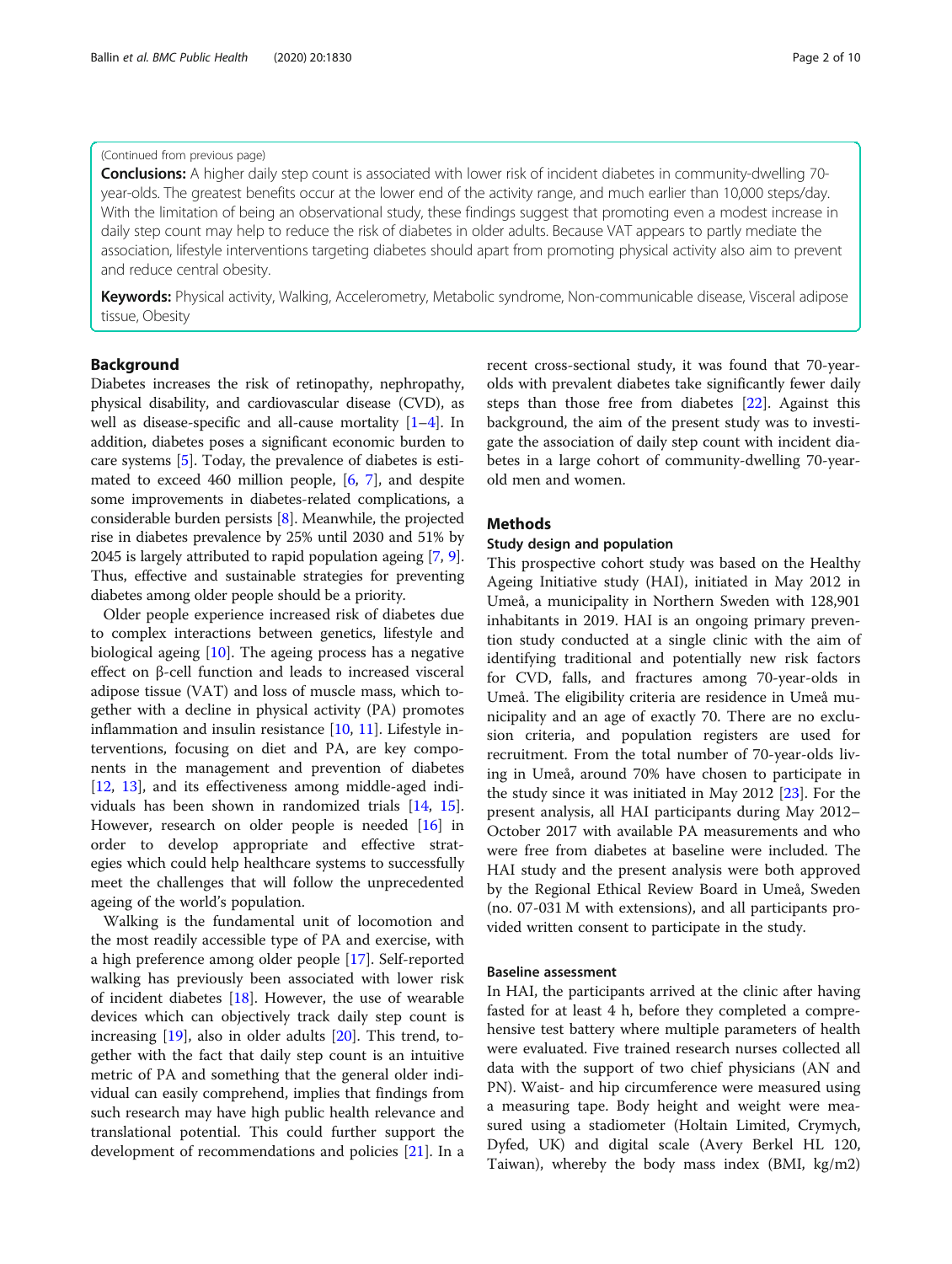was calculated. Blood pressure was measured using a digital automatic blood pressure monitor; Omron M6 Comfort HEM-7221-E (Omron Healthcare, Kyoto, Japan), after at least 15 min of rest. Fasting blood glucose was measured using the HemoCue 201 RT system (Radiometer Medical ApS, Denmark). Blood lipids were measured venously, and the samples were analyzed at the accredited laboratory at the department of clinical chemistry, Umeå University hospital. VAT was measured using a Lunar iDXA device with the CoreScan application (GE Healthcare Lunar, Madison, WI, USA). Participants reported smoking status and prevalent diabetes. Finally, all participants were sent home for 1 week with an accelerometer to assess PA.

## Exposure assessment

Daily step count was measured for 1 week using hipmounted Actigraph GT3X+ accelerometers (Actigraph, Pensacola, FL, USA). The participants were instructed to be normally active during these days and wear the accelerometer at all times except for when sleeping, showering or bathing. The raw accelerometer data were collected at 30 Hz and filtered using the standard Actigraph filter to eliminate non-human accelerations. Using Actilife software 6.11.3, the raw data were transformed into counts of movement in 60 s epoch lengths, with the activity threshold set to > 100 cpm (CPM), and sedentary time classified as < 100 CPM. Participants were required to have accumulated ≥10 h wear time/day for ≥4 days to be included in the analysis, where non-wear time was identified as periods of  $\geq 60$  consecutive minutes of 0 counts, with an allowance of maximum 2 min of 0–100 CPM. Step count was determined as per the manufacturer's proprietary algorithm and was based on vertical accelerations. To calculate mean daily step count (steps/ day), the total number of steps during the registration period was divided by the number of valid days that each participant had been wearing the accelerometer. Daily step count measured over the course of 7 days using the Actigraph GT3X+ has previously shown to correlate well to PA energy expenditure as measured by doubly layered water [\[24](#page-9-0)].

#### Assessment of other variables

Data on diagnoses were collected from the Swedish National Patient Register which covers all inpatient care in Sweden since 1987 and all specialist outpatient care since 2001. Data on prescribed drugs were obtained from the Prescribed Drug Register, which covers all prescribed drugs sold at pharmacies in Sweden since July 2005. To identify deaths during follow-up, we obtained data on all-cause mortality from the Swedish Cause of Death Register. These three registers are managed by the Swedish National Board of Health and Welfare.

Socioeconomic data (education, income and marital status) were collected from Statistics Sweden.

#### Ascertainment of diabetes

The outcome of the present study was incident cases of diabetes until December 31, 2017. Cases of diabetes were collected from the National Patient Register using the International Classification of Diseases, 10th ed. diagnostic codes E10 and E11. Diagnosis of diabetes in the National Patient Register has a positive predictive value of 79–100% [\[25\]](#page-9-0).

#### Data linkage

We sent the HAI data, along with each participant's unique personal identity number (issued to all residents of Sweden upon birth or immigration) to Statistics Sweden. Statistics Sweden attached the socioeconomic data and replaced the unique personal identity numbers with a unique study identifier and sent these unique study identifiers to the Swedish National Board of Health and Welfare, who attached the data on diagnoses, drugs and mortality.

#### Statistical analysis

To evaluate the association between mean steps/day (continuous variable) and incident diabetes, we calculated hazard ratios (HR) and 95% confidence intervals (CI) using Cox proportional hazard regression models. An evaluation of the scaled Schoenfeld's residuals showed that the proportional hazards assumption was not violated. Follow-up time was calculated as the number of days from participation in HAI until diagnosis of diabetes, or until death. For participants who were neither diagnosed with diabetes nor died, follow-up time ended on 31st of December 2017. To test for nonlinearity, a squared term for the exposure was added to the model. When the model indicated a nonlinear association ( $P < 0.05$ ), the dose-response association was further evaluated using a flexible parametric model with cubic splines in default positions and three degrees of freedom [[26](#page-9-0)]. Based on this graphic illustration, the association of incremental cut-points for daily step count (dichotomous variable; above/below cut-point) with incident diabetes was investigated using Cox models in 500 steps/day increments, in order to determine the cutpoint which best distinguished participants with the lowest risk of diabetes during the follow-up. Adjustment for covariates were performed in several steps. The first model was adjusted only for sex and accelerometer wear time. The second model was additionally adjusted for VAT to investigate its potential role as a mediator in the association between daily step count and diabetes. The third model was additionally adjusted for sedentary time, level of education (primary, secondary, post-secondary),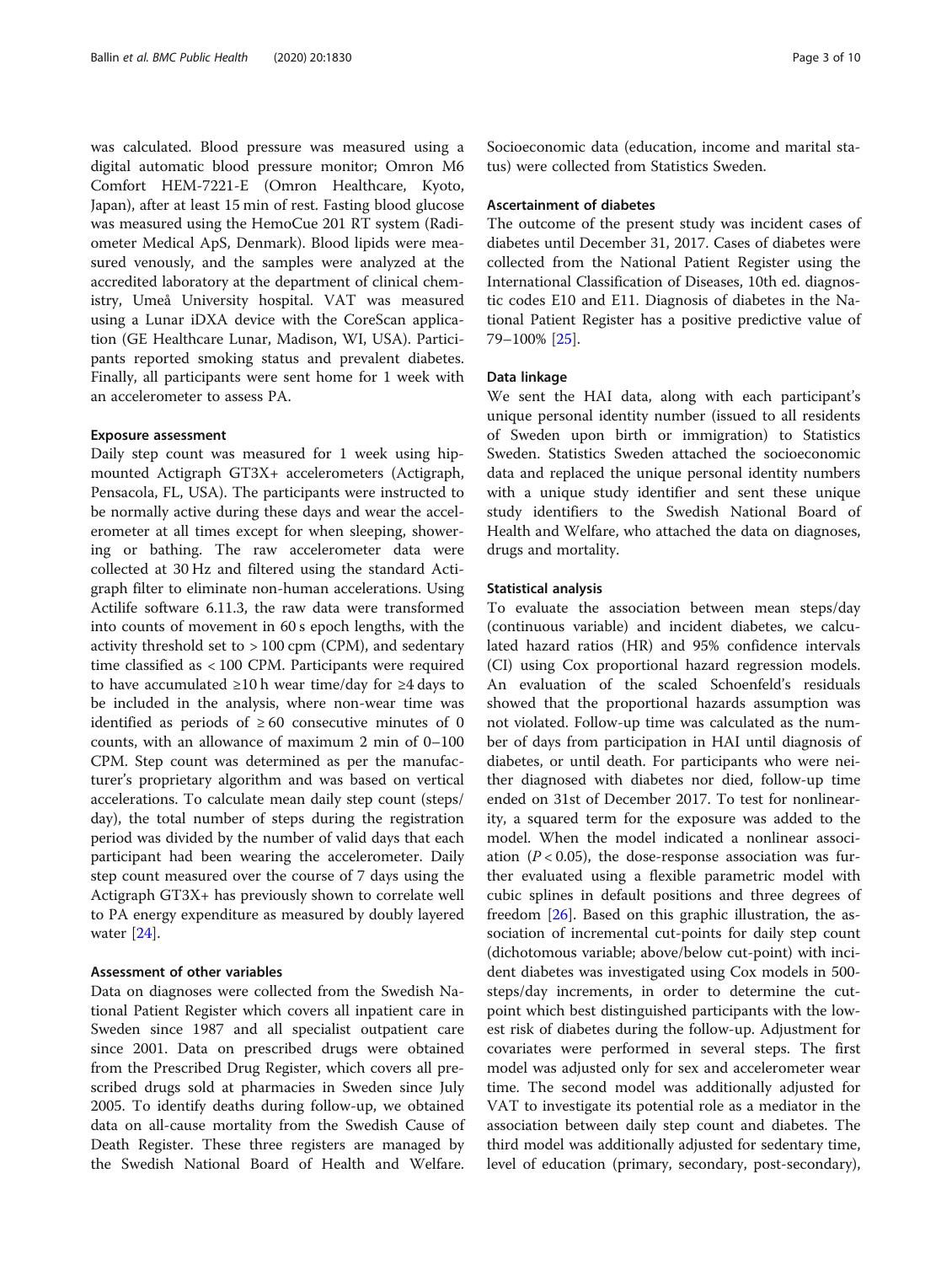and a composite variable including other cardiometabolic risk factors and diseases. This composite variable was defined as the number of the following risk factors present: anticoagulants; elevated triglycerides  $(≥ 1.7)$ mmol/l or lipid-lowering agents); elevated blood pressure  $(≥ 130/85$  mmHg or antihypertensives); and previous stroke/myocardial infarction/angina pectoris. To determine possible effect modification by sex, an interaction analysis was performed by creating a product term between sex and daily step count, which was added to a Cox model adjusted for all covariates listed above.

Next, after we had determined the cut-point at which the association between daily step count and diabetes was strongest, we compared the risk of incident diabetes for participants below this cut-point to participants in categories of 1000-steps/day increments in Cox models according to the 1st and 2nd level of adjustment, as described above.

In a supplementary analysis, we also investigated the association between daily step count and diabetes when adjusting for BMI vs VAT, and how each of these were associated with diabetes when entered simultaneously to the model.

Finally, we conducted a sensitivity analysis to minimize the potential risk of reverse-causality bias. This bias could occur due to early cases of diabetes and short follow-up, and from the fact that a low daily step count at baseline in some participants may be due to early onset, or previous history of disease, as opposed to volitional inactivity. Therefore, we repeated all Cox models after excluding participants with a follow-up time of  $< 6$ months and participants with history of stroke or myocardial infarction. All analyses were performed using Stata version 13.0 (StataCorp, College Station, TX, USA) and SPSS version 25.0 (IBM Corporation, Armonk, NY, USA). P-values < 0.05 and CIs for the HRs which did not overlap 1.0 were considered to be statistically significant.

#### Results

# Participant characteristics

During May 2012–October 2017, there were 3618 participants in HAI, of which 3291 were free from diabetes. Of these, an additional 236 were excluded due to ineligible accelerometer data. Thus, the total study cohort comprised 3055, 70-year-olds (52%, women), with a mean BMI of 26.2 kg/m2 and a mean fasting blood glucose was 5.5 mmol/l (Table [1\)](#page-4-0). Fewer than 5% had previously suffered a stroke or myocardial infarction, while 54 and 38% had been prescribed anti-hypertensive medication and lipid-lowering agents, respectively. Mean steps/ day was 7139 (median 7455).

#### Risk of diabetes during follow-up

The mean follow-up time was 2.6 (range 0.1–5.6) years. Diabetes was diagnosed in 81 individuals (26 in women vs 55 in men), 50 individuals died, and the remaining 2924 individuals were followed until 31st December 2017. The incidence rate (IR) of diabetes was 10.2 per 1000-person-years. Mean steps/day was not associated with the risk of incident diabetes  $(P = 0.11)$  after adjusting for the influence of sex and accelerometer wear time, however, addition of the quadratic term for steps/day to the model suggested that the association was nonlinear  $(P_{nonlinearity} = 0.01)$ . Subsequently, the dose-response association was evaluated graphically using a flexible parametric model with three degrees of freedom. As shown by the dose-response trajectory (Fig. [1\)](#page-5-0), the greatest benefit of a higher daily step count was observed at the lower end of the activity range. From around 6000 steps/ day the risk appeared to decrease at a slower rate, before leveling off at around 8000 steps/day. Based on this figure, we investigated which stepping cut-point that best discriminated participants with lower risk of diabetes. Thus, we investigated the association between different cut-points for steps/day with incident diabetes starting at 4000 steps/day up to 6000 steps per day (Table [2](#page-6-0)). After adjusting for sex and accelerometer wear time, the cut-point at which the association between daily step count and diabetes was strongest was at a cut-point of 4500 steps/day. Specifically, participants taking  $\geq 4500$ steps/day had 59% lower risk of incident diabetes compared to participants taking fewer steps (HR, 0.41, 95% CI, 0.25–0.66). Further adjustment for VAT attenuated the association (HR, 0.64, 95% CI, 0.38–1.06), and the association was similar in model 3 after further adjustment for sedentary time, education and other cardiometabolic risk factors and diseases (HR, 0.58, 95% CI, 0.32– 1.05). Other significant covariates in model 3 included VAT (HR, 1.77, 95% CI, 1.45–2.16 per 1 standard deviation [SD, 921 g] greater VAT) and other cardiometabolic risk factors and diseases (HR, 1.30, 95% CI, 1.06– 1.59 per additional risk factor present). The association was not different in men and women  $P_{\text{interaction}} = 0.8$ ).

Next, we investigated the association between daily step count and diabetes by comparing participants in categories of 1000-steps/day increments compared to participants below the cut-point of 4500 steps/day (Fig. [2\)](#page-6-0). These analyses suggested a similar pattern, that is, the most pronounced benefit of a higher daily step count occurs early on the spectrum. Specifically, the associations for higher cut-points ranging from 5500 steps/day until 9500 steps/day were similar to the association for the cut-point of 4500 steps/day (Fig. [2\)](#page-6-0). Again, adjusting for VAT attenuated the associations.

The supplementary analysis showed that adjusting either for BMI or VAT resulted in similar associations between daily step count and diabetes (Additional file [1](#page-8-0)). However, when entering both variables simultaneously to the model, BMI was no longer associated with diabetes (HR, 1.06, 95% CI, 0.98–1.14) whereas VAT was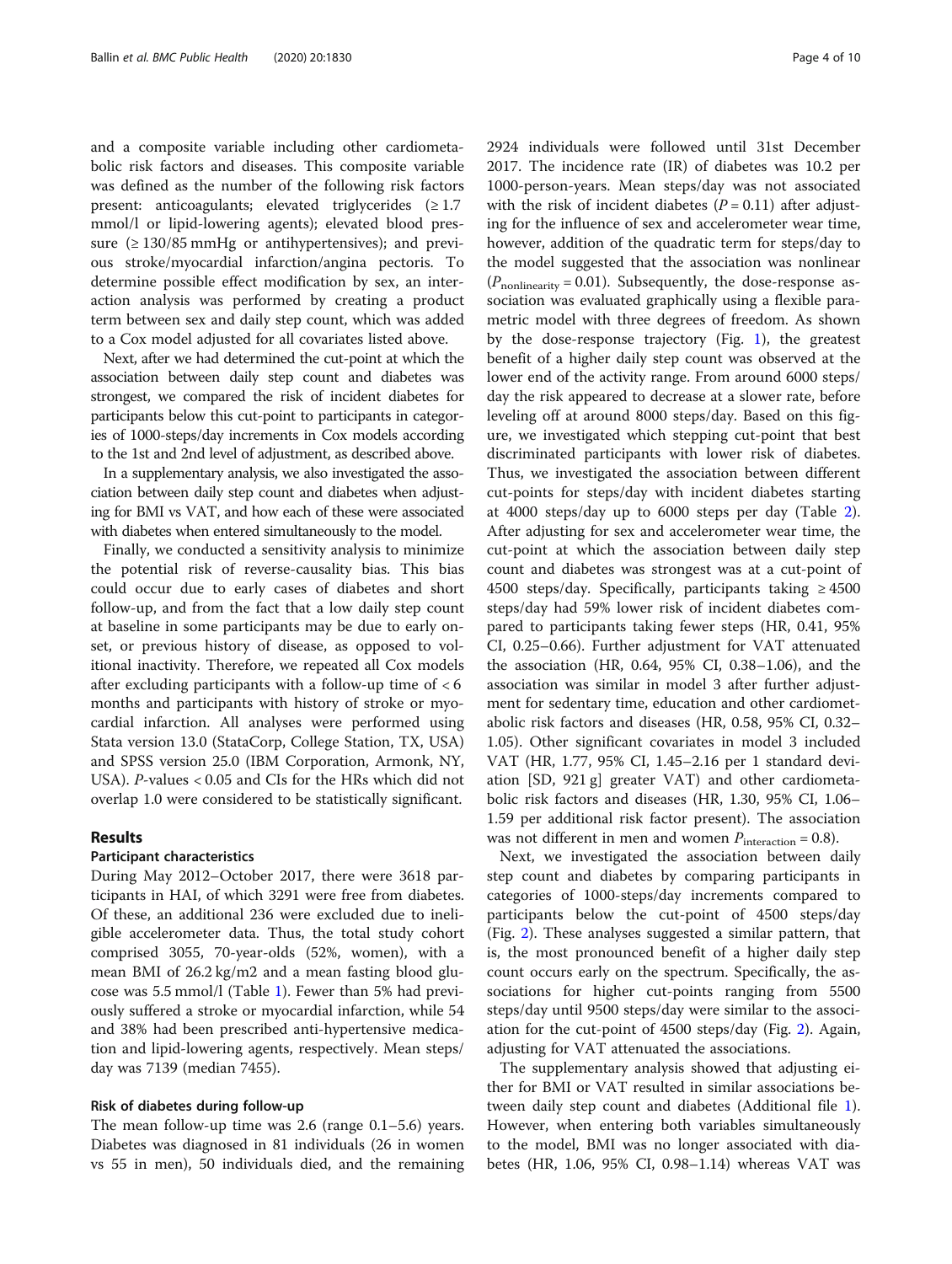<span id="page-4-0"></span>Table 1 Participant characteristics of the study cohort comprising 3055, 70-year-old men and women who participated in the Healthy Ageing Initiative during May 2012–October 2017

| Age, years                                                 | 70.5 (0.1)  |
|------------------------------------------------------------|-------------|
| Female sex, n (%)                                          | 1589 (52.0) |
| Currently smoking, n (%)                                   | 119 (3.9)   |
| Body mass index, kg/m <sup>2</sup>                         | 26.2(4.0)   |
| Waist circumference, cm                                    | 93 (12)     |
| Visceral adipose tissue, grams                             | 1423 (921)  |
| Systolic blood pressure, mmHg                              | 139 (17)    |
| Diastolic blood pressure, mmHg                             | 82 (9)      |
| Low-density lipoprotein cholesterol, mmol/l                | 3.4(1.0)    |
| High-density lipoprotein cholesterol, mmol/l               | 1.6(0.5)    |
| Total cholesterol, mmol/l                                  | 5.6 (1.2)   |
| Triglycerides, mmol/l                                      | 1.3(0.6)    |
| Fasting blood glucose, mmol/l                              | 5.5(0.8)    |
| Steps/day                                                  | 7193 (3072) |
| Sedentary time, hours/day                                  | 8.8(1.3)    |
| Annual disposable income at age 60, 1000<br>Swedish kronor | 246 (176)   |
| Missing data, n                                            | 0           |
| Education, $a$ n (%)                                       |             |
| Primary                                                    | 524 (17.2)  |
| Secondary                                                  | 1231 (40.3) |
| Post-secondary                                             | 1296 (42.5) |
| Missing data, n                                            | 4           |
| Marital status, <sup>a</sup> n (%)                         |             |
| Married                                                    | 2036 (66.6) |
| Never married                                              | 253 (8.3)   |
| Widowed                                                    | 240 (7.9)   |
| Divorced                                                   | 526 (17.2)  |
| Missing data, n                                            | 0           |
| Diagnoses, n (%)                                           |             |
| Stroke                                                     | 98 (3.2)    |
| Myocardial infarction                                      | 119 (3.9)   |
| Angina pectoris                                            | 205 (6.7)   |
| Fracture                                                   | 487 (15.9)  |
| Rheumatoid arthritis                                       | 65(2.1)     |
| Renal failure                                              | 23(0.8)     |
| Chronic obstructive pulmonary disease                      | 50 (1.6)    |
| Parkinson's disease                                        | 21(0.7)     |
| Depression                                                 | 601 (19.7)  |
|                                                            |             |
| Alcohol intoxication                                       | 26(0.9)     |
| Cancer                                                     | 562 (18.4)  |
| Prescribed drugs <sup>b</sup> , n (%)                      |             |
| Antihypertensives                                          | 1649 (54.0) |

| <b>Table 1</b> Participant characteristics of the study cohort comprising |
|---------------------------------------------------------------------------|
| 3055, 70-year-old men and women who participated in the                   |
| Healthy Ageing Initiative during May 2012-October 2017                    |
| (Continued)                                                               |

| Anticoagulants     | 1091 (35.7) |
|--------------------|-------------|
| <b>Hypnotics</b>   | 805 (26.4)  |
| Sedatives          | 314 (10.3)  |
| Immunosuppressants | 91(3.0)     |

Data are presented as means (standard deviation) unless stated otherwise <sup>a</sup>Education and marital status recorded in the calendar year before the baseline date

b Prescribed drugs filled since July 2005

strongly and independently associated with increased risk of diabetes (HR per SD VAT, 1.57, 95% CI, 1.19– 2.07).

#### Sensitivity analysis

After excluding early cases of diabetes, participants with a follow-up time < 6 months, and participants who had previously suffered a stroke or myocardial infarction, a total of 2715 participants and 58 cases of diabetes were included in the sensitivity analysis. The results of this analysis confirmed the results from the main analysis. Specifically, there was a significant association between the cut-point 4500 steps/day and incident diabetes after adjusting for sex and accelerometer wear time (HR, 0.53, 95% CI, 0.29–0.96), while further adjusting for VAT attenuated the association (HR, 0.75, 95% CI, 0.40–1.40). In model 3, the association was slightly stronger and remained non-significant (HR, 0.63, 95% CI, 0.31–1.29).

# **Discussion**

In this prospective cohort study, we observed an inverse nonlinear dose-response association between daily step count and incident diabetes in community-dwelling 70 year-olds. There was initially a steep decline in relative risk of diabetes with more steps per day, until around 6000 steps/day from where the risk decreased at a slower rate, before it leveled off at around 8000 steps/day. It was also found that a threshold of 4500 steps/day was best at discriminating participants with lower risk of diabetes, where 70-year-olds who took  $\geq 4500$  steps/day had around 60% lower risk of incident diabetes compared to those taking fewer steps. However, the association was attenuated after adjusting for VAT.

Today, a lay belief is that one needs to take 10,000 steps every day in order to stay healthy, despite that the scientific evidence to support this statement is weak. On the contrary, a compelling body of evidence shows that compared to being inactive, performing any amount of PA is associated with health benefits, as shown in metaanalyses for the outcome of diabetes, cardiovascular mortality and all-cause mortality [\[27](#page-9-0)–[29\]](#page-9-0). Interestingly,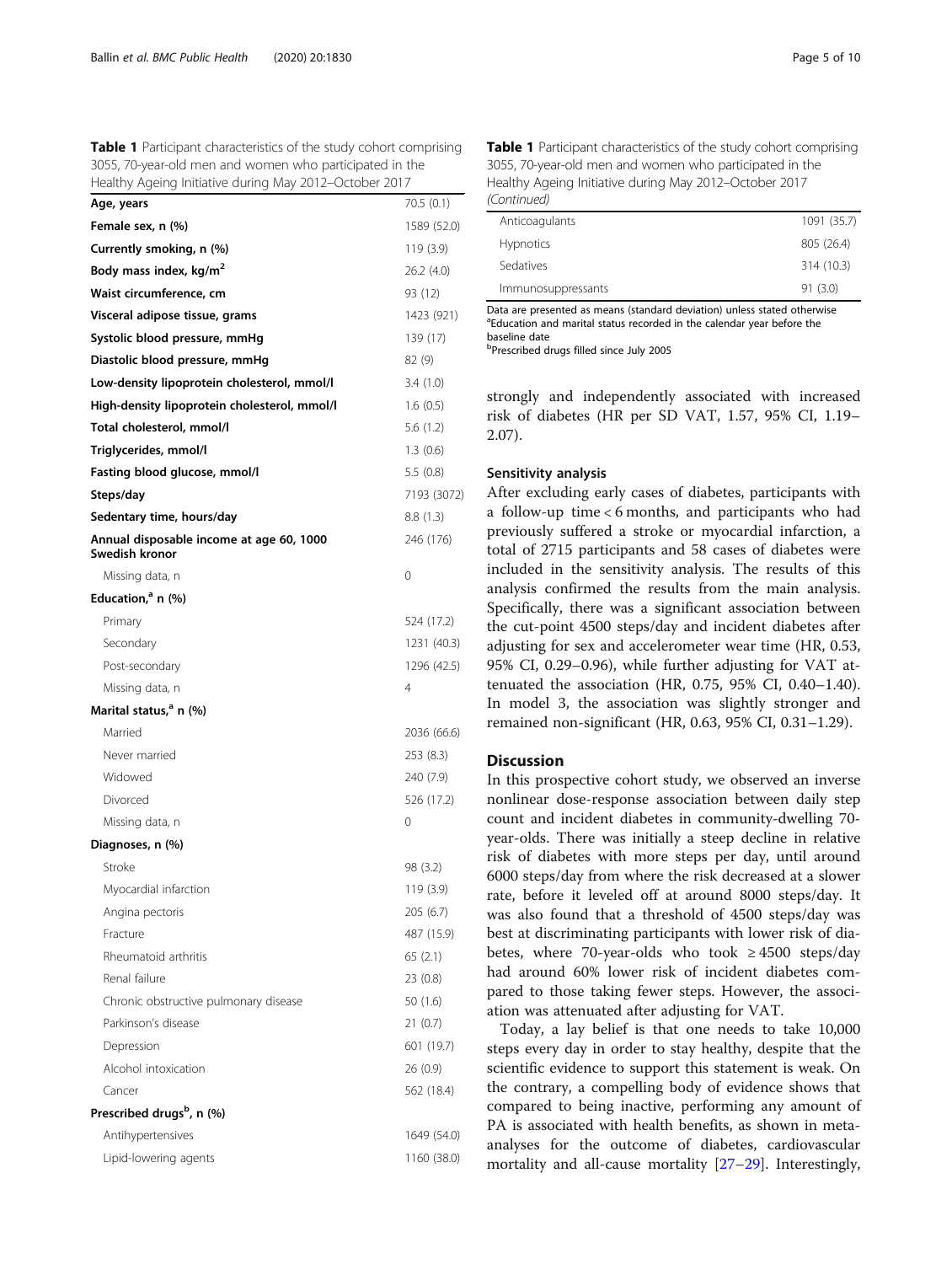although self-reported walking has previously been associated with lower risk of diabetes [[18\]](#page-9-0), a recent metaanalysis was unable to definitely characterize the association between daily step count and dysglycemia, partly due to the limited number of studies on this topic [\[29](#page-9-0)]. This conclusion confirmed what was highlighted in the 2018 report by the US Physical Activity Guidelines Advisory Committee, which urged researchers to investigate the link between step volume and health outcomes [[22\]](#page-9-0). Thus, the results of the present study provide important knowledge and evidence to the field by showing that a higher daily step count is associated with lower risk of incident diabetes in older adults. In particular, our findings highlight a distinct benefit of daily step counts far below 10,000 steps/day, as our results suggest that the greatest benefits occur when moving away from being inactive to increasing daily activity by even a slight amount. This is supported by the results from two previous prospective studies which observed that even small increments in steps per day were indeed significantly associated with lower risk of incident diabetes in individuals with impaired glucose tolerance [[30\]](#page-9-0), and with incident dysglycemia in individuals with normal glucose tolerance [[31\]](#page-9-0). Another important finding of the present study was that the association of daily step count with incident diabetes was independent of sedentary time. Because older adults are sedentary for a majority of their awake time  $[32]$  $[32]$ , the present findings may have momentous value for sedentary older adults in particular, as to them, an initial goal of at least 4500 steps/day is likely

As mentioned previously, a threshold of 4500 steps/ day was best at discriminating participants with lower risk of diabetes in the present cohort. Participants who took ≥ 4500 steps/day had around 60% lower risk of

far more attainable than 10,000/day.

incident diabetes compared to those who took fewer steps, which was attenuated to around 40% after adjusting for VAT, as well as additional covariates. When we further investigated the risk of diabetes for participants in higher categories of steps/day, from 5500 until 9500, compared to those below 4500, the results were similar. Our study may have had limited possibility to detect other significant thresholds due to insufficient statistical power, as the number of cases was small, still our findings are similar to those observed in a recent study with a larger sample. Lee et al. studied the association of step volume with all-cause mortality in 16,741 older women, with 504 events of death during 4.3 years of follow-up [[33\]](#page-9-0). They found that a cut-point of 4400 steps/day was associated with the largest risk reduction, and from there, the risk decreased at a slower rate until it leveled off at around 7500 steps/day. This pattern is strikingly similar to the one observed in the present study. Together, the encouraging findings from the present study, supported by the previous research, indicates that a daily step count far below 10,000 steps/day may have substantial benefits related to diabetes risk in older adults.

The mechanisms by which PA could influence the risk of diabetes are numerous. For example, PA increases oxidative capacity and promotes insulin-sensitivity and insulin-independent uptake of blood glucose to the working musculature by translocation of glucose transporters, namely GLUT4, to the cell membrane [[34](#page-9-0)–[36](#page-9-0)]. There are also mediating pathways, such as through fat loss. Obesity strongly increases the risk of diabetes in older people [\[37](#page-9-0)], and in the present study we found that VAT was a strong risk factor for diabetes in older adults, and partly mediated the association between daily step count and diabetes. This extends the findings from a previous study which found that fat loss mediated the association of daily step count with insulin-sensitivity [[38\]](#page-9-0). There are several potential explanations to the strong link between VAT and cardiometabolic abnormalities [[11\]](#page-8-0). For example, VAT is characterized by high lipolytic activity and has a pro-inflammatory profile, as expressed by its high infiltration of macrophages and the production and secretion of pro-inflammatory cytokines [[39,](#page-9-0) [40](#page-9-0)]. Given its location, VAT is drained through the portal vein, which may increase the deposition of free fatty acids and pro-inflammatory cytokines in the liver, eventually contributing to hyperglycemia, insulin resistance, and dyslipidemia [[39](#page-9-0), [40](#page-9-0)]. In addition, greater VAT is associated with lower levels of adiponectin, which has beneficial effects on insulin sensitivity [\[39](#page-9-0), [40\]](#page-9-0). Interestingly, we also found that VAT remained strongly associated with diabetes independent of BMI and daily step count. This extends the findings from previous studies showing that VAT is associated with impaired glucose tolerance and diabetes independent of BMI [[41](#page-9-0)–[43](#page-9-0)].

 $4456$  (diabetes)<br>4 5 6 7 8 9  $\sim$  $\sim$  $\circ$  $\dot{\mathbf{o}}$ 2000 4000 6000 8000 10000 12000 14000 Steps per day (mean during one we Fig. 1 Dose-response association between mean daily step count and incident diabetes. The shaded area represents 95% confidence intervals using a reference of 7445 steps/day which was the median amount of steps/day in the cohort

<span id="page-5-0"></span> $\tilde{a}$  $\overline{\mathbb{H}}$  $\overline{c}$ 

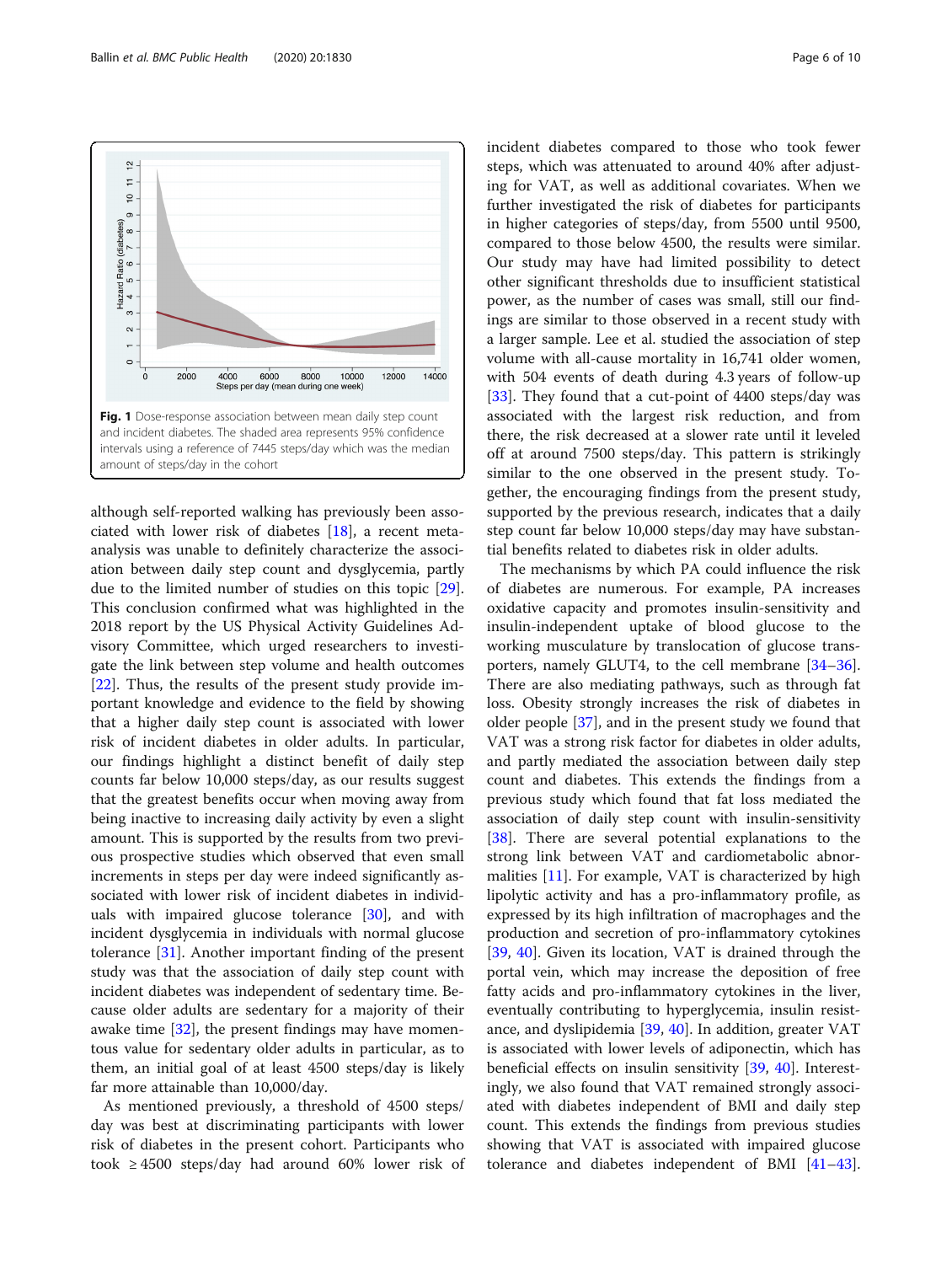<span id="page-6-0"></span>

| <b>Stepping cut-points</b> | No. of participants | IR   | Hazard ratio (95% CI) |                        |                      |
|----------------------------|---------------------|------|-----------------------|------------------------|----------------------|
|                            |                     |      | Model 1 <sup>ª</sup>  | Model 2 <sup>b</sup>   | Model 3 <sup>c</sup> |
| $\geq$ 4000 steps/d        | 2707                | 9.0  |                       |                        |                      |
| vs                         |                     |      | $0.48(0.27 - 0.83)$   | $0.81(0.45 - 1.45)$    | $0.79(0.41 - 1.53)$  |
| $< 4000$ steps/d           | 348                 | 19.6 |                       |                        |                      |
| $\geq$ 4500 steps/d        | 2557                | 8.2  |                       |                        |                      |
| vs                         |                     |      | $0.41(0.25 - 0.66)$   | $0.64(0.38 - 1.06)$    | $0.58(0.32 - 1.05)$  |
| $<$ 4500 steps/d           | 498                 | 21.0 |                       |                        |                      |
| $\geq$ 5000 steps/d        | 2399                | 8.3  |                       |                        |                      |
| vs                         |                     |      | $0.50(0.31 - 0.80)$   | $0.77$ $(0.47 - 1.27)$ | $0.75(0.43 - 1.32)$  |
| $<$ 5000 steps/d           | 656                 | 17.4 |                       |                        |                      |
| $\geq$ 5500 steps/d        | 2240                | 8.2  |                       |                        |                      |
| vs                         |                     |      | $0.55(0.35 - 0.88)$   | $0.85(0.52 - 1.38)$    | $0.84(0.48 - 1.45)$  |
| $<$ 5500 steps/d           | 815                 | 15.6 |                       |                        |                      |
| $\geq 6000$ steps/d        | 2040                | 8.3  |                       |                        |                      |
| vs                         |                     |      | $0.62(0.39 - 0.96)$   | $0.95(0.59 - 1.54)$    | $0.93(0.54 - 1.60)$  |
| $< 6000$ steps/d           | 1014                | 14.1 |                       |                        |                      |

Abbreviations: CI Confidence interval, IR Incidence rate per 1000 person-years

<sup>a</sup>adjusted for sex and accelerometer wear time<br><sup>b</sup>additionally adjusted for visceral adipose tissue

<sup>c</sup>additionally adjusted for sedentary time, level of education, elevated triglycerides, elevated blood pressure, antihypertensives, lipid-lowering agents, anticoagulants, myocardial infarction, stroke and angina pectoris



Fig. 2 Association between different cut-points of daily step count and incident diabetes. Hazard ratios and 95% confidence intervals are derived from Cox regressions. Model 1 was adjusted for sex and accelerometer wear time and model 2 was additionally adjusted for visceral adipose tissue. Abbreviations: CI, confidence interval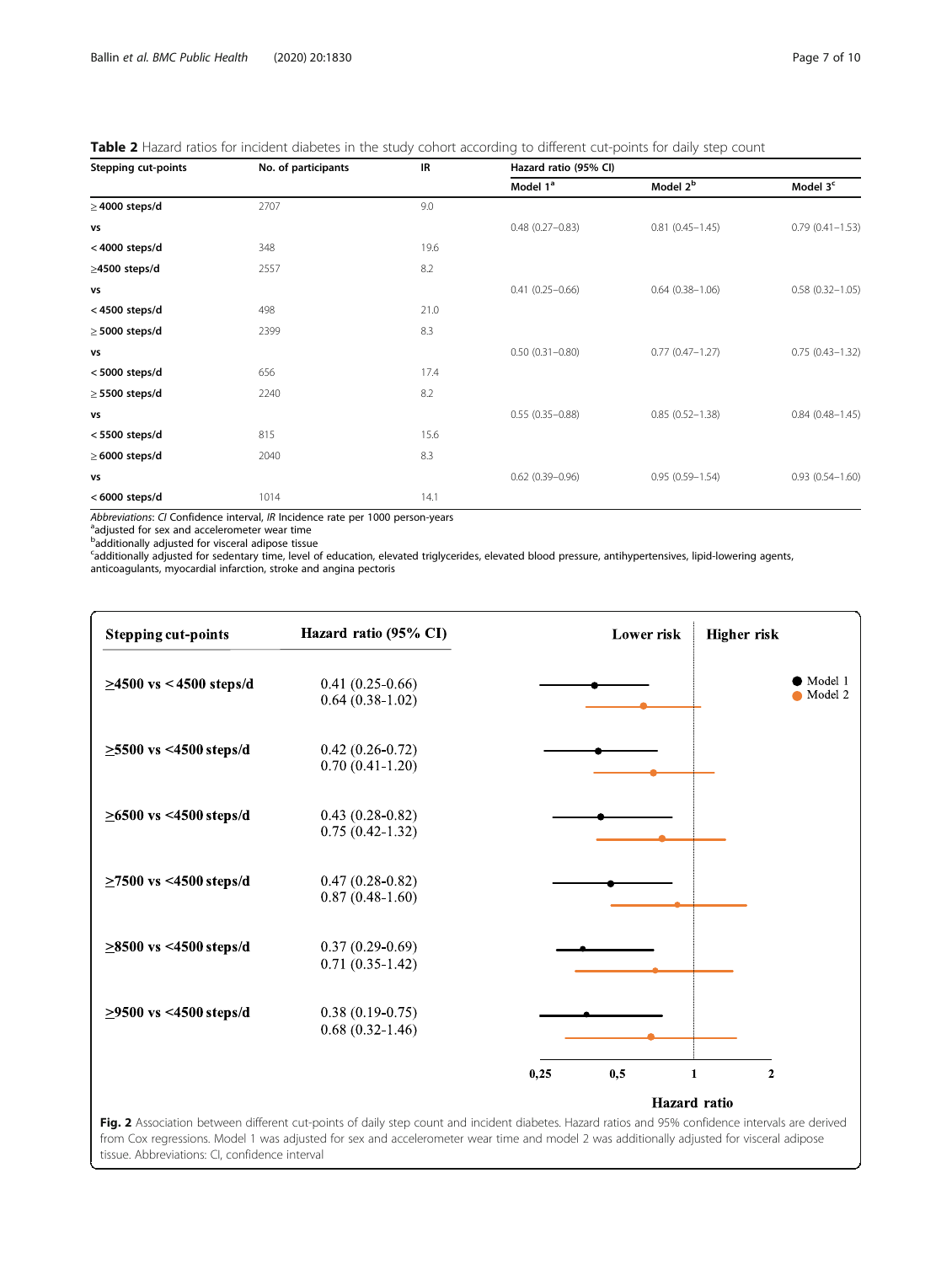Because ageing is linked to an increase in VAT [\[44](#page-9-0)], interventions aiming to mitigate the rising diabetes prevalence in older people may need to be tailored carefully to effectively promote daily PA at a sustainable level, while at the same time reduce VAT.

The findings from the present study may have important implications for clinical practice with respect to the rise in wearable technology, and that the use of devices that can track daily steps is increasing also in older people [[20\]](#page-9-0). This would not only apply to large-scale PA surveillance, but also for wide distribution of PA interventions, as wearable devices have the potential to facilitate behavior change [[45](#page-9-0)]. Based on several metaanalyses, short-term interventions using step counters have been shown to increase daily steps by 2000–2500 steps/day, with favorable effects also on body weight and blood pressure [\[46](#page-9-0)–[48\]](#page-9-0). With respect to the outcome of diabetes, it is interesting that a previous study which provided 3 months of light-intensity walking of around 5500 steps/day, improved insulin-resistance and reduced VAT [[49\]](#page-9-0). There are also indications that significant changes in daily step count from short-term interventions may persist in both adults and older adults even 4 years after the intervention [[50\]](#page-9-0). Assuming that additional studies investigate the association between daily steps and health outcomes, with subsequent pooling of their results, the use of wearable devices for tracking daily steps and providing step promoting interventions may eventually become an important and integrated working method in medical care. Especially in terms of management and prevention of non-communicable disease such as diabetes.

#### Limitations and strengths

There are several methodological aspects of this study that should be addressed. First, the observational design does not allow causal inferences to be made, although randomized trials have previously proven the effectiveness of lifestyle interventions on diabetes [[14](#page-8-0), [15\]](#page-8-0). The relatively short follow-up time in the present study may have increased the risk of bias due to reverse causation, however the associations were confirmed in a sensitivity analysis excluding early cases and participants with short follow-up as well as previous CVD. Still, residual confounding may remain as it has previously been suggested that at least 5 years of follow-up need to be excluded to minimize reverse-causality bias  $[51]$  $[51]$ . Next, although the Swedish National Patient Register includes all cases of diabetes from inpatient- and secondary outpatient care, it does not include primary care data, meaning that the incidence of diabetes in the present study may have been underestimated. The few cases also prohibited us from performing extensive subgroup analyses. For instance, stratification based on sex and VAT would have been interesting as we previously observed that the higher prevalence of diabetes in older men compared to women was related to the larger amount of VAT that older men carry [[42\]](#page-9-0). It is also worth mentioning that while similar studies often analyze the associations in multiple categories, this was not deemed suitable in the present study given the few cases as this would compromise the statistical power of our analyses. It would also limit the possibility to include the same number of covariates, which would be a clear disadvantage given that we had access to a vast number of objectively measured parameters including data from national registers with high precision. Finally, it should be mentioned that the Actigraph GT3X+ may result in a slight underestimation of step count, but still correlates strongly with other commercial activity devices on the market [[52\]](#page-9-0).

The present study also has several strengths including its prospective design, the large population-based sample with no exclusion criteria, and the inclusion of several important covariates, all of which were objectively assessed. For example, VAT was measured using DXA, and education, prescribed drugs and medical history were all obtained from national registers. Another strength is the objective assessment of daily step count, which not only has high translational potential, but is also a more accurate measure in contrast to selfreported PA, as the latter may lead to biased estimations. For example, in a previous study based on the same population who constituted the present cohort, selfreported PA was more than twice that of objectively measured PA [\[22](#page-9-0)], and a recent meta-analysis found the association of objective PA with mortality to be twice as strong as what has previously been found in studies using self-reported measures [[27\]](#page-9-0). Together, the abovementioned factors increase both the internal and external validity of our findings.

# Conclusions

In summary, this study shows that a higher daily step count is associated with lower risk of incident diabetes in community-dwelling 70-year-olds in a nonlinear dose-response fashion.

The greatest benefits occur at the lower end of the activity range, and far below 10,000 steps/day, with a cutpoint of 4500 steps/day found to best discriminate participants with a lower risk of diabetes. The association is independent of sex, education, sedentary time, and cardiometabolic risk factors and diseases, although VAT appears to partly mediate the association. With the limitation of being an observational study, these findings suggest that the greatest benefit of increasing physical activity in relation to the risk of diabetes in older adults is observed when moving from being inactive to being slightly active, and that even a modest increase in daily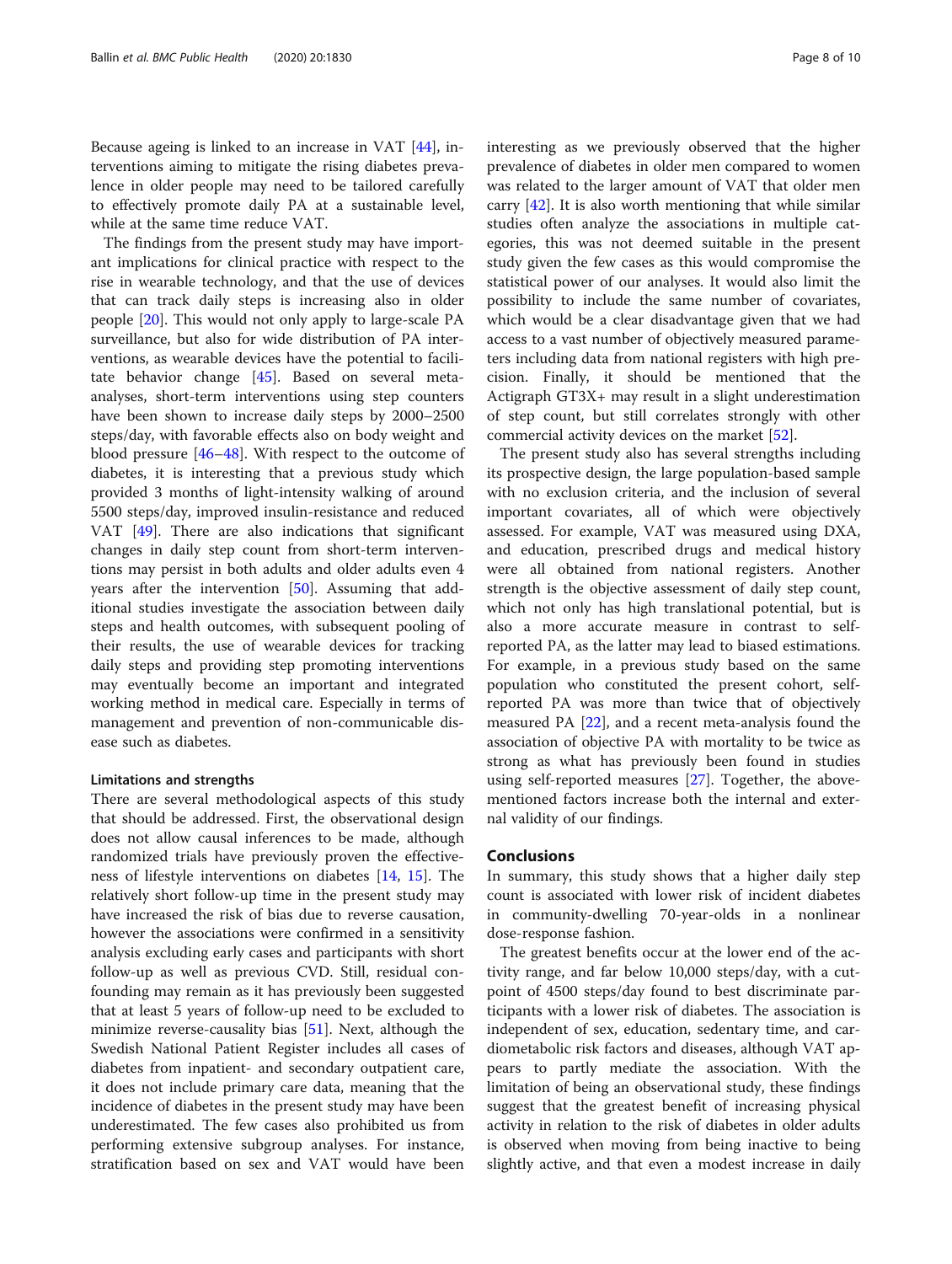<span id="page-8-0"></span>physical activity is beneficial. Because the association was independent of sedentary time, the results may have implications for sedentary older adults in particular. Finally, as VAT was a mediator in the association, lifestyle interventions aiming to prevent diabetes in older adults should apart from promoting physical activity also aim to prevent and reduce central obesity.

#### Supplementary Information

The online version contains supplementary material available at [https://doi.](https://doi.org/10.1186/s12889-020-09929-2) [org/10.1186/s12889-020-09929-2.](https://doi.org/10.1186/s12889-020-09929-2)

Additional file 1. Hazard ratios for incident diabetes in the study cohort according to different stepping cut-points, body mass index and visceral adipose tissue.

#### **Abbreviations**

BMI: Body mass index; CI: Confidence interval; CVD: Cardiovascular disease; HAI: Healthy Ageing Initiative; HR: Hazard ratio; PA: Physical activity; SD: Standard deviation; VAT: Visceral adipose tissue

#### Acknowledgments

The authors acknowledge Magnus Lindblom, David Lapveteläinen, Jim Wiklund, Roger Andersson and Jonas Johansson for their work with data collection, and Monica Rasmussen Ahlenius for recruitment of study participants. We would also like to thank all of the amazing participants for making this trial possible.

#### Authors' contributions

PN and AN conceptualized study. MB, PN and AN designed the study. PN retrieved the register data. MB and PN performed the statistical analyses. MB drafted the manuscript. MB, PN, JN, AA, JC, ST and AN interpreted the data. MB, PN, JN, AA, JC, ST and AN reviewed and revised the manuscript critically for important intellectual content. All authors read and approved the final version of the manuscript to be published.

#### Funding

This work was supported by the Swedish Research Council (grant nr 2016- 02589). Open Access funding provided by University of Umea.

#### Availability of data and materials

The data analyzed in the present study was a combination of data obtained through clinical examinations in the HAI study and data obtained from national registers. Registry data included socioeconomic data from Statistics Sweden, data on diagnoses from inpatient- and secondary outpatient care from The Swedish National Patient Register, data on prescribed drugs from the Swedish Prescribed Drug Register, and mortality data from the Swedish Cause of Death Register. The individual level data will not be publicly available in accordance with the General Data Protection Regulation. A decoded dataset including the data analyzed during the current study may however be available from the corresponding author on reasonable request.

#### Ethics approval and consent to participate

The methods, procedures, design and informed consent protocol for the present study were reviewed and authorized by the Regional Research Ethical Review Board of Umeå, Sweden, Department of Medical Research (no. 07-031 M with extensions). The study was in accordance with the World Medical Association's Declaration of Helsinki. All participants were given verbal- and written information about the trial and provided written informed consent to participate. All participants were made aware of their possibility to voluntarily terminate their participation at any time.

#### Consent for publication

Not applicable.

# Competing interests

All authors declare that they have no conflict of interest.

#### Author details

<sup>1</sup>Department of Community Medicine and Rehabilitation, Unit of Geriatric Medicine, Umeå University, Umeå, Sweden. <sup>2</sup>Department of Public Health and Clinical Medicine, Section of Sustainable Health, Umeå University, Umeå, Sweden. <sup>3</sup>Department of Physiotherapy, Karelia University of Applied Sciences, Joensuu, Finland. <sup>4</sup>School of Computing, Engineering and Intelligent Systems, Ulster University, Londonderry, UK. <sup>5</sup>Tyndall National Institute, University College Cork, Cork, Ireland. <sup>6</sup>School of Sport Sciences, UiT the Arctic University of Norway, Tromsø, Norway.

#### Received: 22 June 2020 Accepted: 18 November 2020 Published online: 30 November 2020

#### References

- 1. van Dieren S, Beulens JW, van der Schouw YT, Grobbee DE, Neal B. The global burden of diabetes and its complications: an emerging pandemic. Eur J Cardiovasc Prev Rehabil. 2010;17(Suppl 1):S3–8. [https://doi.org/10.](https://doi.org/10.1097/01.hjr.0000368191.86614.5a) [1097/01.hjr.0000368191.86614.5a.](https://doi.org/10.1097/01.hjr.0000368191.86614.5a)
- 2. Sarwar N, Gao P, Seshasai SR, Gobin R, Kaptoge S, Di Angelantonio E, et al. Diabetes mellitus, fasting blood glucose concentration, and risk of vascular disease: a collaborative meta-analysis of 102 prospective studies. Lancet. 2010;375(9733):2215–22. [https://doi.org/10.1016/S0140-6736\(10\)60484-9.](https://doi.org/10.1016/S0140-6736(10)60484-9)
- 3. Rao Kondapally Seshasai S, Kaptoge S, Thompson A, Di Angelantonio E, Gao P, Sarwar N, et al. Diabetes mellitus, fasting glucose, and risk of cause-specific death. N Engl J Med. 2011;364(9):829–41. <https://doi.org/10.1056/NEJMoa1008862>.
- 4. Taylor KS, Heneghan CJ, Farmer AJ, Fuller AM, Adler AI, Aronson JK, et al. Allcause and cardiovascular mortality in middle-aged people with type 2 diabetes compared with people without diabetes in a large U.K. primary care database. Diabetes Care. 2013;36(8):2366–71. [https://doi.org/10.2337/dc12-1513.](https://doi.org/10.2337/dc12-1513)
- 5. Bommer C, Sagalova V, Heesemann E, Manne-Goehler J, Atun R, Bärnighausen T, et al. Global economic burden of diabetes in adults: projections from 2015 to 2030. Diabetes Care. 2018;41(5):963–70. [https://doi.org/10.2337/dc17-1962.](https://doi.org/10.2337/dc17-1962)
- 6. James SL, Abate D, Abate KH, Abay SM, Abbafati C, Abbasi N, et al. Global, regional, and national incidence, prevalence, and years lived with disability for 354 diseases and injuries for 195 countries and territories, 1990–2017: a systematic analysis for the global burden of disease study 2017. Lancet. 2018;392(10159):1789–858. [https://doi.org/10.1016/S0140-6736\(18\)32279-7](https://doi.org/10.1016/S0140-6736(18)32279-7).
- 7. Saeedi P, Petersohn I, Salpea P, Malanda B, Karuranga S, Unwin N, et al. Global and regional diabetes prevalence estimates for 2019 and projections for 2030 and 2045: results from the International Diabetes Federation Diabetes Atlas, 9. Diabetes Res Clin Pract. 2019;157:107843. [https://doi.org/](https://doi.org/10.1016/j.diabres.2019.107843) [10.1016/j.diabres.2019.107843](https://doi.org/10.1016/j.diabres.2019.107843).
- Gregg EW, Li Y, Wang J, Burrows NR, Ali MK, Rolka D, et al. Changes in diabetes-related complications in the United States, 1990-2010. N Engl J Med. 2014;370(16):1514–23. [https://doi.org/10.1056/NEJMoa1310799.](https://doi.org/10.1056/NEJMoa1310799)
- Boyle JP, Thompson TJ, Gregg EW, Barker LE, Williamson DF. Projection of the year 2050 burden of diabetes in the US adult population: dynamic modeling of incidence, mortality, and prediabetes prevalence. Popul Health Metrics. 2010;8:29. [https://doi.org/10.1186/1478-7954-8-29.](https://doi.org/10.1186/1478-7954-8-29)
- 10. Lee PG, Halter JB. The pathophysiology of hyperglycemia in older adults: clinical considerations. Diabetes Care. 2017;40(4):444–52. [https://doi.org/10.](https://doi.org/10.2337/dc16-1732) [2337/dc16-1732](https://doi.org/10.2337/dc16-1732).
- 11. Després JP. Body fat distribution and risk of cardiovascular disease: an update. Circulation. 2012;126(10):1301–13. [https://doi.org/10.1161/](https://doi.org/10.1161/CIRCULATIONAHA.111.067264) [CIRCULATIONAHA.111.067264](https://doi.org/10.1161/CIRCULATIONAHA.111.067264).
- 12. Colberg SR, Sigal RJ, Yardley JE, Riddell MC, Dunstan DW, Dempsey PC, et al. Physical activity/exercise and diabetes: a position statement of the American Diabetes Association. Diabetes Care. 2016;39(11):2065–79. [https://](https://doi.org/10.2337/dc16-1728) [doi.org/10.2337/dc16-1728.](https://doi.org/10.2337/dc16-1728)
- 13. Zhang Y, Pan XF, Chen J, Xia L, Cao A, Wang J, et al. Combined lifestyle factors and risk of incident type 2 diabetes and prognosis among individuals with type 2 diabetes: a systematic review and meta-analysis of prospective cohort studies. Diabetologia. 2020;63(1):21–33. [https://doi.org/](https://doi.org/10.1007/s00125-019-04985-9) [10.1007/s00125-019-04985-9](https://doi.org/10.1007/s00125-019-04985-9).
- 14. Pan XR, Li GW, Hu YH, Wang JX, Yang WY, An ZX, et al. Effects of diet and exercise in preventing NIDDM in people with impaired glucose tolerance. The Da Qing IGT and Diabetes Study. Diabetes Care. 1997;20(4):537–44. <https://doi.org/10.2337/diacare.20.4.537>.
- 15. Knowler WC, Barrett-Connor E, Fowler SE, Hamman RF, Lachin JM, Walker EA, et al. Reduction in the incidence of type 2 diabetes with lifestyle